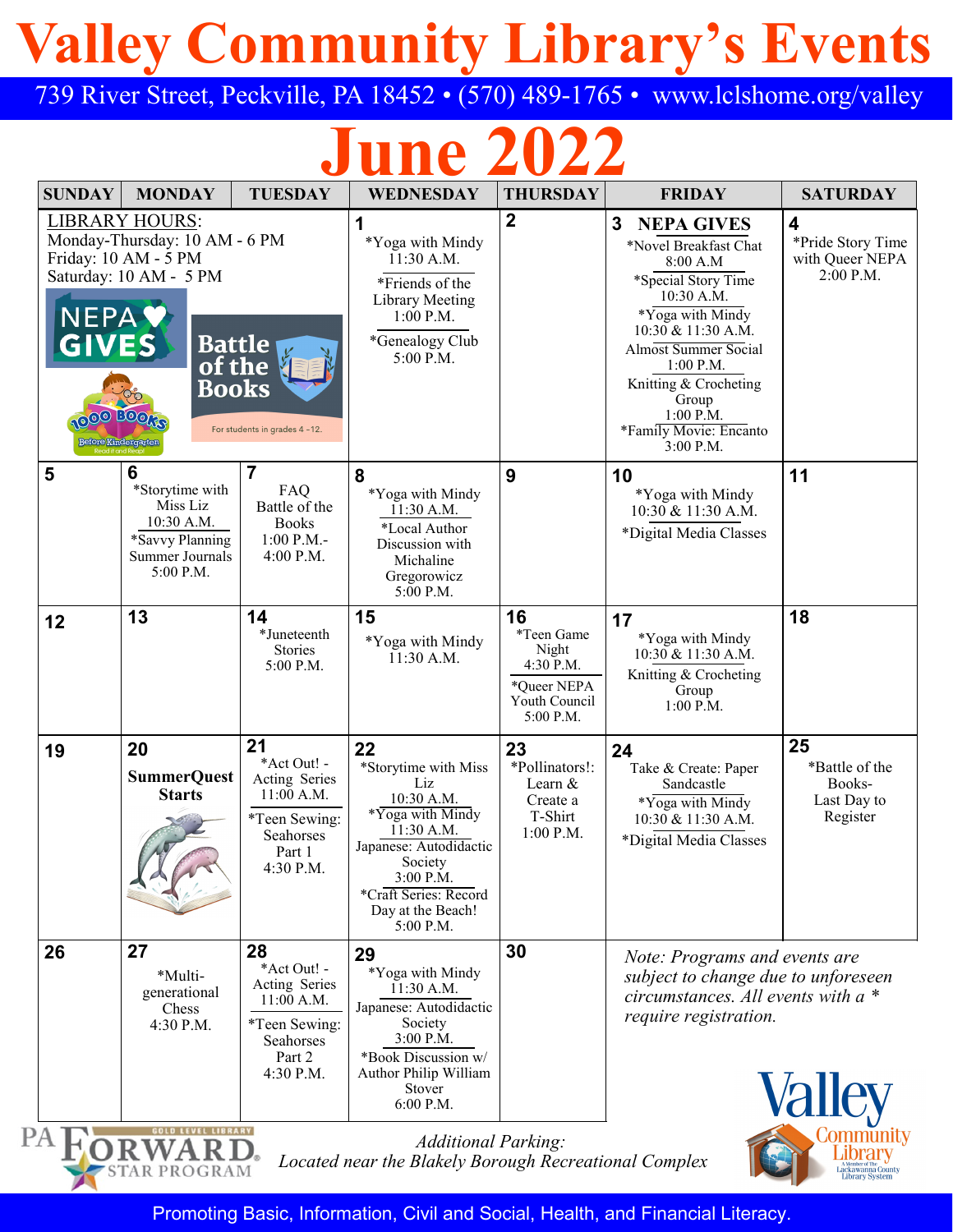## **Program & Event Information**

### **Children's Events for Ages 0-11**

**\*Special Story Time with Miss Liz**– June 3 at 10:30 A.M.- Celebrate NEPA Gives and join Miss Liz for stories, songs, and rhymes. Ages birth-5.

**\*Story Time with Miss Liz**– June 6, & 22 at 10:30 A.M.**–** Join Miss Liz for stories, songs, and activities. Ages birth-5.

**FAQ Battle of the Books**– June 7 from 1:00 P.M.-4:00 P.M.- Stop by the library during this time to ask any questions & learn more about the Battle of the Books. Find a team or bring friends to register together. Grades 4–12. **\*Act Out! -Acting Lesson Series-** June 21, 28, July 5, 12 & 19 at 11:00 A.M.- Special guests from Act Out Theatre will present acting classes in this five-part series. Ages 8-12.

**\*Pollinators!-** June 23 at 1:00 P.M.- Join special guest, Jerry, learn about pollinators and make a t-shirt craft. Ages 3-12.

**Take & Create: Paper Sandcastle-** June 24- Pick up supplies to make a paper sandcastle while supplies last.

## **1,000 Books Before Kindergarten**

Did you know research shows that reading aloud to children is the single most important thing you can do to help them prepare for reading and learning? The library has launched an initiative to help families reach the goal of reading at least 1,000 books before their children start school. It sounds like a big number, but if your only read one book each day with your child, you will achieve the goal in less than three years. Register for "1000 Books Before Kindergarten" at the library or on Beanstack at www.lclshome.beanstack.com. Make library visits part of your routine to choose reading material and to attend library story times with your children. The books they hear at the library count, too. The more books they hear, the better prepared they will be when they start school.

## **Family Fun for All Ages**

**Almost Summer Social -** June 1:00 P.M.– 3:00 P.M.- Have fun with chalk, bubbles, snacks, and more outside the library! This event is sponsored by the Friends of the Valley Community Library.

**Take and Creates**– June 3- The Library will be offering special Take and Create kits for all ages for NEPA Gives. Available while supplies last.

**\*Family Movie: Encanto-** June 3 at 3:00 P.M.-Enjoy this free movie showing for the entire family in the Gino Merli Room at the library. Feel free to bring pillows or blankets for comfy floor seating or dress up as you favorite Disney character.

**\*Pride Story Time with Queer NEPA**- June 4 at 2:00 P.M.- Special guest readers from Queer NEPA will be presenting a story time in celebration of Pride. After story time, we will be making our own unique flags to take home.

**\*Juneteenth Stories**– June 14 at 5:00 P.M.- Come read and learn about Juneteenth.

**\*Multigenerational Chess–** June 27 at 4:30 P.M.**-** Players of all ages and skill levels are welcome to come play chess at the library.

## **NEPA Gives - June 3**

NEPA Gives is the one-day online giving event to give back to your community!

Support your library by selecting Valley Community Library on www.nepagives.org

Join us all day for fun events including a Novel Breakfast Chat, Children's Story Time, Almost Summer Social, Take and Create Activities, and Family Movie.

## **Battle of the Books**

The Battle of the Books is an exciting reading tournament for students in 4th-12th grade. Competitors will register at their local library to form teams. On the day of the Battle, students will answer questions about the books on the reading list to win points for their team.

The Battle will be at Marywood University at the Nazareth Student Center in the Latour Room on August 9 and 11. Deadline to register for Battle of the Books is June 25. Please ask for more information and reading list.

## **Beanstack**

Join our fun reading challenges including: Summer Quest, 1,000 Books Before Kindergarten, and other monthly challenges. There's even a leadership board that allows you to compete with family and friends. Easily register at www.lclshome.beanstack.com or by scanning the QR code at the end of the last page.

#### *All events with a \* require registration.*

*Programs and events are subject to change due to unforeseen circumstances.*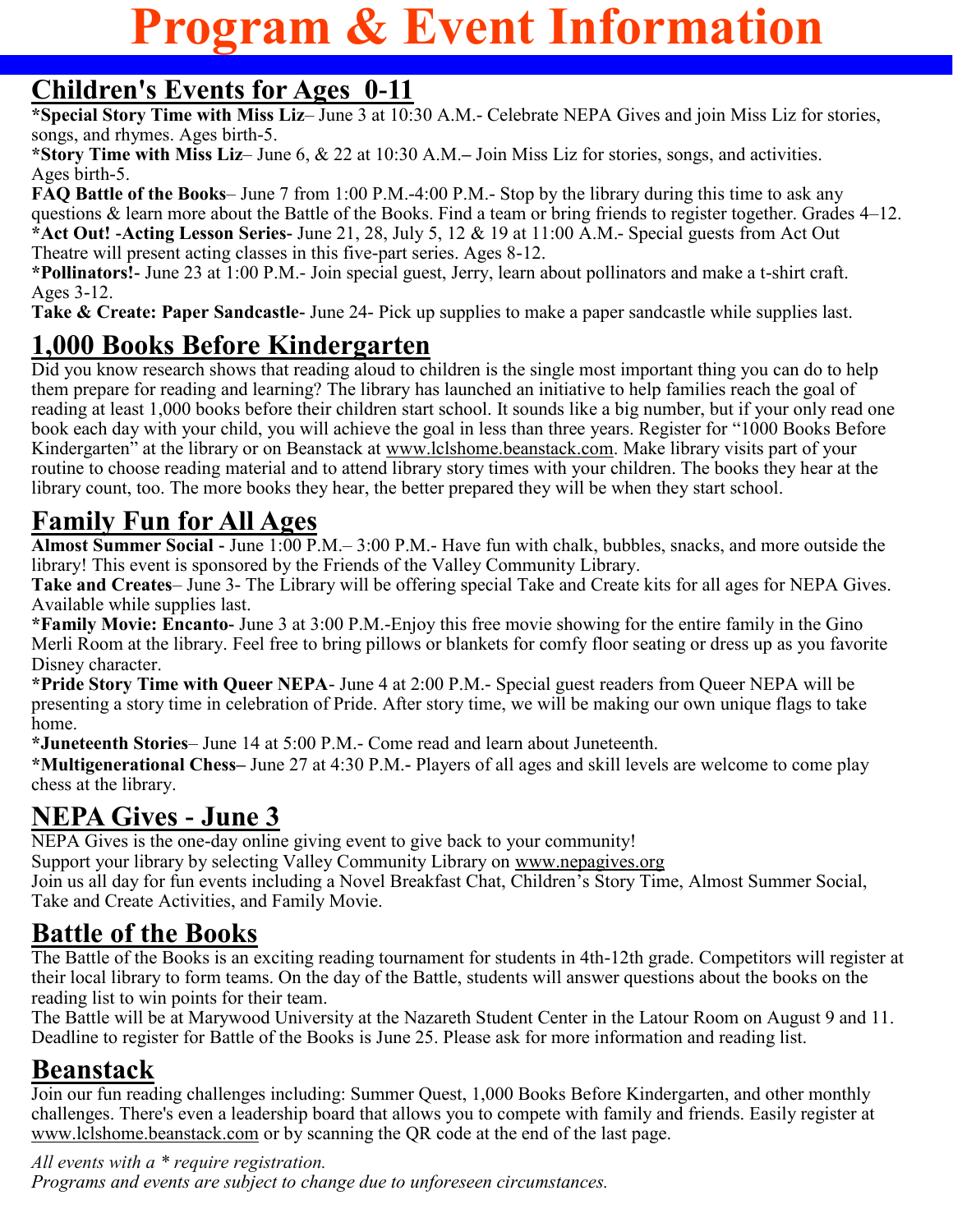## **Program & Event Information**

### **SummerQuest 2022- June 20 - August 12**

There are *Oceans of Possibilities* at your local library! Join us this summer for a fun, reading and learning challenge on Beanstack online. From June 20 to August 12, readers of all ages are invited to join this challenge and earn virtual badges for activities you complete. Everyone who completes the challenge will be entered to win one of our grand prizes! Be sure to download the Beanstack App on your smartphone or mobile device or ask our front desk staff to register you at www[.lclshome.beanstack.com/reader365](https://lclshome.beanstack.com/reader365)\

## **Teen Events for Ages 12-17**

**Take and Creates**– June 3- The Library will be offering special Take and Create kids for all ages for NEPA Gives. Kits are available while supplies last.

**\*Savvy Planning Summer Journals**– June 6 at 5:00 P.M.- Want to make the most of your summer? Join us to work on goal setting, journaling, & get some journaling swag to aid you in working towards your goals this summer. **FAQ Battle of the Books**– June 7 from 1:00 P.M.-4:00 P.M.- Stop by the library during this time to ask any questions & learn more about the Battle of the Books. Find a team or bring friends to register together. Grades 4–12. **\*Savvy Planning Summer Journals with Fawn at Abington Community Library**– June 10 at 6:00 P.M.- Can't make Monday's program? Register to join Fawn for this goal setting program at the Abington Community Library. **\*Teen Game Night**– June 16 at 4:30 P.M.-Teens can come to the library to play Unstable Unicorns & other games. **\*Queer NEPA Youth Council**– June 16 at 5:00 P.M– A safe space for LGBTQ+ teens and allies to meet and talk about issues they are facing and find community together.

**\*Teen Sewing: Seahorses**- June 21 & 28 at 4:30 P.M.- Sew a cute seahorse stuffed animal.

**\*Japanese: Autodidactic Society-** Wednesdays at 3:00 P.M. beginning June 22**-** Teens will join Miss Liz to explore the Japanese language and culture. Ages 15-18.

**\*Craft Series: Record Day at the Beach!-** June 22 at 5:00 P.M- Using old records, sand, and other supplies let's make a beach themed work of art on these records.

**\*Multigenerational Chess–** June 27 at 4:30 P.M.**-** Players of all ages and skill levels are welcome to come play chess at the library.

### **Adult Events for Ages 18+**

**\*Yoga with Mindy–** Wednesdays at 11:30 A.M. and Fridays at 10:30 A.M. and 11:30 A.M. **-** This class is designed to help release stress & tension by focusing on mindfulness, breathing, & basic yoga postures. All levels are welcome and a chair may be substituted for the yoga mat. Each class is 1 hour long and the cost is \$8 per class. Payments will be due the day of the class. Attendees must be registered reserve their spot in class. Please contact Mindy by email at yogawithmindy@comcast.net to register.

**\*Friends of the Library Meeting**– June 1 at 1:00 P.M.– The library group of volunteers meet on the first Wednesday of every month. You can join the group at anytime. Yearly membership for individuals is \$10 per year and families are \$15 per year. Membership forms are available at the circulation desk.

**\*Genealogy Club–** June 1 at 5:00 P.M.– This group meets once a month to discuss different types of records, help each other search, and share fun facts. All genealogy research levels are welcome to join. Feel free to bring tech devices and/or family records.

**\*Novel Breakfast Chat**– June 3 at 8:00 A.M.– Sponsored by the Friends of the Valley Community Library, join us for this early morning book discussion. The Friends Group will be providing coffee, tea, and pastries for participants while everyone mingles and talks about some of the books they've read recently. There is no one specific book that will be discussed, as this event is to meet new people, talk about books, and have a great time at the library. **Take and Creates**– June 3- The Library will be offering special Take and Create kids for all ages for NEPA Gives. Available while supplies last.

**\*Knitting and Crocheting Group–** June 3 & 17 at 1:00 P.M.- Meets every other Friday. All levels welcome. **\*Local Author Discussion with Michaline Gregorowicz**– June 8 at 5:00 P.M.-Author Michaline Gregorowicz will discuss her book "When My Son Died...This Is My Story" about her life-changing journey after her oldest son died. **\*Craft Series: Record Day at the Beach!-** June 22 at 5:00 P.M- Using old records, sand, and other supplies let's make a beach themed work of art on these records.

**\*Multigenerational Chess–** June 27 at 4:30 P.M.**-** Players of all ages and skill levels are welcome to come play chess at the library.

**\*Book Discussion with author Philip William Stover-** June 29 at 6:00 P.M.- Philip William Stover will be speaking about his most recent novels, "The Hideaway Inn" and "The Beautiful Things Shoppe."

**\*Digital Media Classes**– Need some help with technology? Schedule a one-on-one class by calling the library or stopping by the front desk.